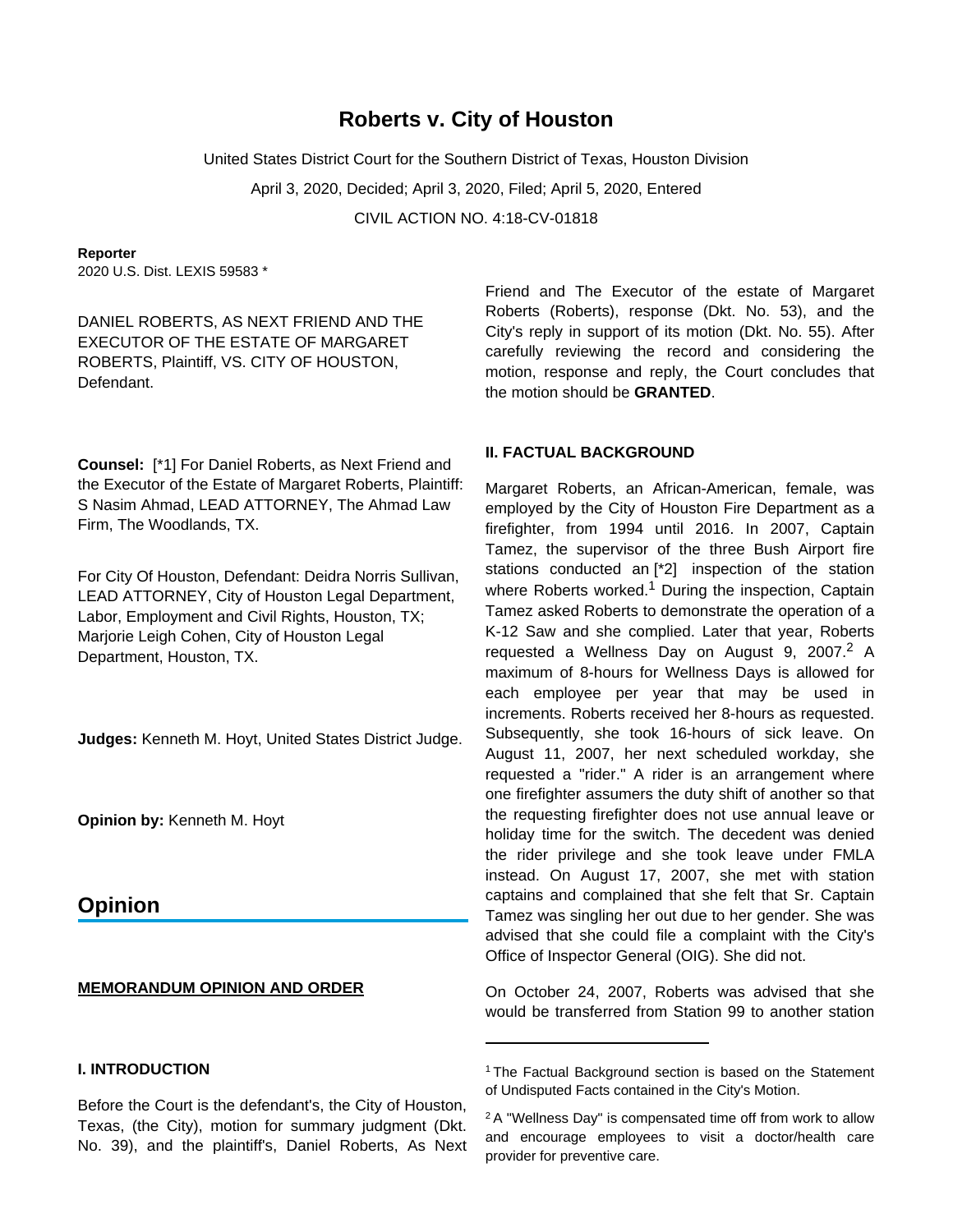for workforce balancing. She filed a grievance regarding the transfer. Though the [\*3] grievance form included boxes in which she could indicate the basis of her complaint, she did not mark either race or sex as the basis. On November 1, 2007, her grievance was heard and, having been transferred, she was transferred back to Station 99.

Around the same time, Roberts filed a complaint for discrimination against the City with the Equal Employment Opportunity Commission ('EEOC") and the Texas Workforce Commission Civil Rights Division ("TWC-CRD"). She reported that she was being subjected to "continuing harassment" and discrimination based on her race and sex dating back to March 2007. She specifically complained of being: (1) singled out to start the K-12 Saw; (2) counseled for having requested riders; (3) denied a Wellness Day for 12 hours; and (4) assigned as a permanent fill-in employee at station #54. She further complained that her transfer was in retaliation to her August 7, complaint regarding Captain Tamez.

Concurrently, the decedent filed an internal complaint with the OIG complaining that Captain Tamez had discriminated against her based on gender. An investigation ensued, but did not reveal sufficient evidence to prove or disprove her allegation against him. Nevertheless, [\*4] on September 16, 2008, the decedent amended her EEOC charge complaining that she was subjected to disparate treatment regarding compensation, including overtime and assignments because of her race and gender. Again on April 21, 2011, the decedent amended her charge complaining that: (a) she was dropped from an apparatus at one station and was immediately ordered back to her station; (b) a captain looked at her and said that a cultural change was needed at the airport; (c) items in the women's dorm were rearranged and missing; and (d) she was screamed at when she reported the TV in the women's dorm was not working.

On January 4, 2017, Roberts passed away. On March 6, 2018, the EEOC issued a Right to Sue letter to the Estate of Margaret H. Roberts. Asserting a race and sex discrimination claim based on a hostile work environment theory and a retaliation claim her widow husband filed suit in behalf of her Estate.

#### **III. APPLICABLE LAW**

#### **Summary Judgment Standard**

Rule 56 of the Federal Rules of Civil Procedure authorizes summary judgment against a party who fails to make a sufficient showing of the existence of an element essential to the party's case and on which that party bears the burden at trial. See Celotex Corp. v. Catrett, 477 U.S. 317, 322, 106 S. Ct. 2548, 91 L. Ed. 2d 265 (1986); Little v. Liquid Air Corp., 37 F.3d 1069, 1075 (5th Cir. 1994) (en banc). The movant bears the [\*5] initial burden of "informing the district court of the basis for its motion" and identifying those portions of the record "which it believes demonstrate the absence of a genuine issue of material fact." Celotex, 477 U.S. at 323; see also Martinez v. Schlumber, Ltd., 338 F.3d 407, 411 (5th Cir. 2003). Summary judgment is appropriate where "the pleadings, the discovery and disclosure materials on file, and any affidavits show that there is no genuine issue as to any material fact and that the movant is entitled to judgment as a matter of law." Fed. R. Civ. P. 56(c).

If the movant meets its burden, the burden then shifts to the nonmovant to "go beyond the pleadings and designate specific facts showing that there is a genuine issue for trial." Stults v. Conoco, Inc., 76 F.3d 651, 656 (5th Cir. 1996) (citing Tubacex, Inc. v. M/V Risan, 45 F.3d 951, 954 (5th Cir. 1995); Little, 37 F.3d at 1075). "To meet this burden, the nonmovant must 'identify specific evidence in the record and articulate the 'precise manner' in which that evidence support[s] [its] claim[s].'" Stults, 76 F.3d at 656 (citing Forsyth v. Barr, 19 F.3d 1527, 1537 (5th Cir.), cert. denied, 513 U.S. 871, 115 S. Ct. 195, 130 L. Ed. 2d 127 (1994)). It may not satisfy its burden "with some metaphysical doubt as to the material facts, by conclusory allegations, by unsubstantiated assertions, or by only a scintilla of evidence." Little, 37 F.3d at 1075 (internal quotation marks and citations omitted). Instead, it "must set forth specific facts showing the existence of a 'genuine' issue concerning every essential component [\*6] of its case." Am. Eagle Airlines, Inc. v. Air Line Pilots Ass'n, Intern., 343 F.3d 401, 405 (5th Cir. 2003) (citing Morris v. Covan World Wide Moving, Inc., 144 F.3d 377, 380 (5th Cir. 1998)).

"A fact is material only if its resolution would affect the outcome of the action, . . . and an issue is genuine only 'if the evidence is sufficient for a reasonable jury to return a verdict for the [nonmovant].'" Wiley v. State Farm Fire and Cas. Co., 585 F.3d 206, 210 (5th Cir. 2009) (internal citations omitted). When determining whether a genuine issue of material fact has been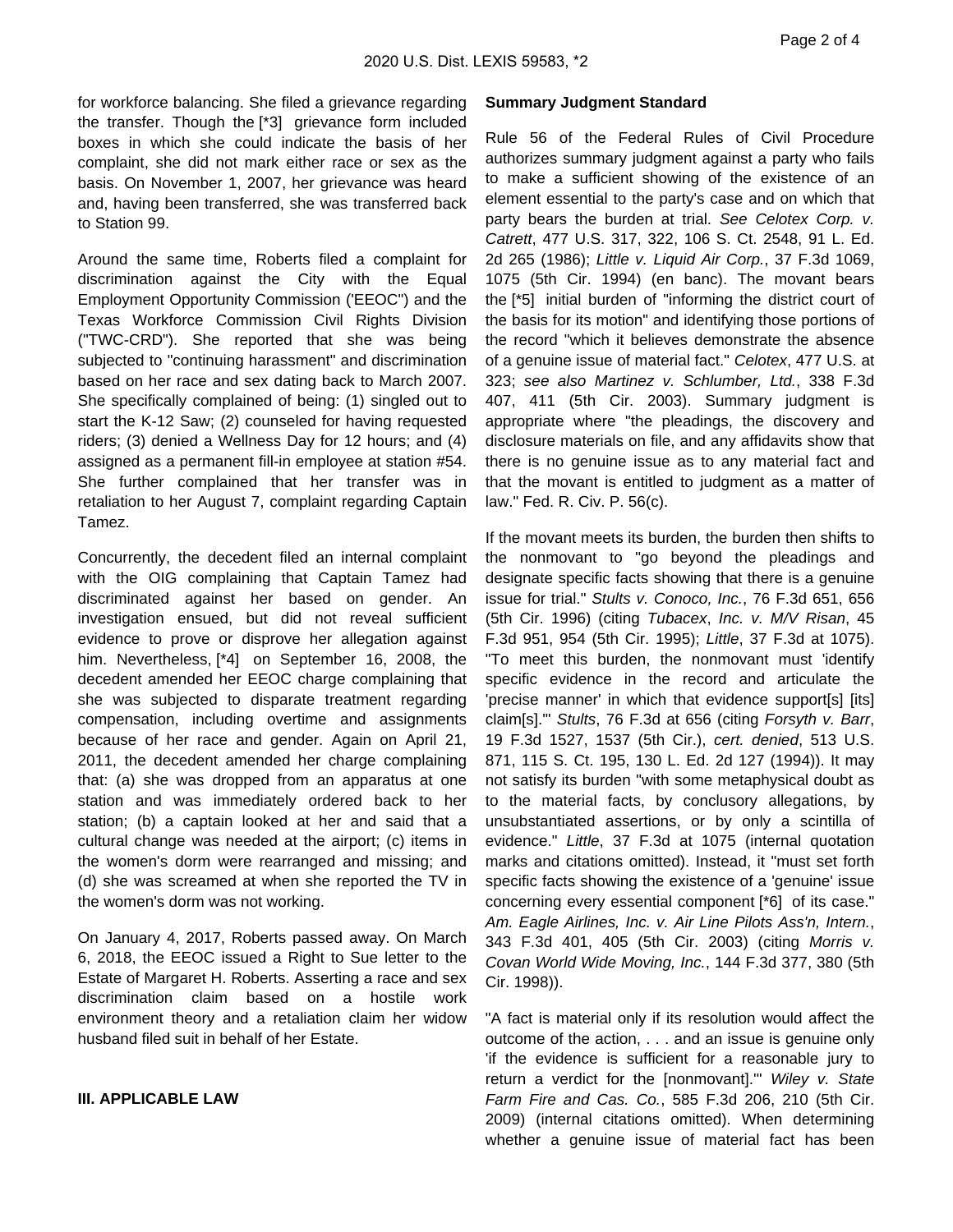established, a reviewing court is required to construe "all facts and inferences . . . in the light most favorable to the [nonmovant]." Boudreaux v. Swift Transp. Co., Inc., 402 F.3d 536, 540 (5th Cir. 2005) (citing Armstrong v. Am. Home Shield Corp., 333 F.3d 566, 568 (5th Cir. 2003)). Likewise, all "factual controversies [are to be resolved] in favor of the [nonmovant], but only where there is an actual controversy, that is, when both parties have submitted evidence of contradictory facts." Boudreaux, 402 F.3d at 540 (citing Little, 37 F.3d at 1075 (emphasis omitted)). Nonetheless, a reviewing court is not permitted to "weigh the evidence or evaluate the credibility of witnesses." Boudreaux, 402 F.3d at 540 (quoting Morris, 144 F.3d at 380). Thus, "[t]he appropriate inquiry [on summary judgment] is 'whether the evidence presents a sufficient disagreement to require submission to a jury or whether it is so onesided that one party must prevail as a matter of law.'" Septimus v. Univ. of Hous., 399 F.3d 601, 609 (5th Cir. 2005) (quoting Anderson v. Liberty Lobby, Inc., 477 U.S. 242, 251 - 52, 106 S. Ct. 2505, 91 L. Ed. 2d 202 (1986)).

### **IV. ANALYSIS & DISCUSSION**

In the Estate complaint, Mr. Roberts claims that his wife was discriminated against when [\*7] she: (1) was denied a rider request; (2) was threatened with reassignment to another station; (3) had limitations placed on her use of "wellness days"; and (4) was subjected to a hostile work environment. Further, Mr. Roberts claims that because his wife opposed unlawful race and gender discrimination, the City retaliated against her and subjected her to different terms and conditions of employment.<sup>3</sup>

### **A. The Plaintiff's Race/Sex Discrimination Claim**

Arguing that Roberts cannot establish the prima facie case for discrimination the City moves for summary judgment. The Court agrees with the City. Roberts contends that the City violated Title VII when it discriminated against her based on her race and sex. Her Title VII claim is subject to the burden-shifting framework outlined in McDonnell Douglas Corp. v. Green, 411 U.S. 792, 93 S.Ct. 1817, 36 L.Ed.2d 668 (1973). The initial burden rests with the employee to produce evidence that she: (1) is a member of a

protected class, (2) was qualified for the position that she held, (3) was subject to an adverse employment action, and (4) she was treated less favorably than others similarly situated outside of her protected class. Bryan v. McKinsey & Co., 375 F.3d 358, 360 (5th Cir. 2004). Once the employee makes this showing, the burden shifts to the employer to articulate a legitimate non-retaliatory [\*8] reason for the adverse employment action.

In this case, it is undisputed that the plaintiff has satisfied the first two elements of her discrimination claim. She is a member of a protected class — African-American and female, and that she was qualified for the position she held. However, the evidence fails to establish the third element. There is no evidence that an adverse action was taken against her. To support a Title VII discrimination claim, an "adverse employment action" must be an ultimate employment decision such as hiring, granting leave, discharging, promoting and compensating. Welsh v. Fort Bend Indep. School District, 941 F.3d 818 (2019). Mr. Roberts contends that his wife was denied overtime opportunities; hence, she suffered an adverse action.<sup>4</sup> The City maintains that there is no evidence that she was denied overtime. A statement, alone without documentary or testimonial evidence is simply a conclusory statement and will not support an adverse employment action. The Court has reviewed the exhibits proffered by Mr. Roberts and finds that the exhibits lack specificity regarding the denial of overtime and that he has failed to provide other evidence that overtime was denied. Therefore, the Estate's discrimination claim fails.

### **B.** [\*9] **Hostile Work Environment Claim**

To establish a hostile work environment claim, the plaintiff must prove that: (1) she belongs to a protected group; (2) she was subjected to unwelcome harassment; (3) the harassment complained of was based on race; (4) the harassment complained of affected a term, condition, or privilege of employment; and (5) the employer knew or should have known of the harassment in question and failed to take prompt remedial action. Brooks, 640 Fed. Appx. 393 (2016).

<sup>&</sup>lt;sup>3</sup>The complaint lists three causes of action. Each cause includes a list of conclusory statements.

<sup>4</sup>There has no precedential authority in this Circuit addressing whether a denial of overtime constitutes an adverse employment action. The Court determines that, at most, it is a term or condition of employment the exercise of which belongs to the employer. See Brooks v. Firestone L.L.C. 640 Fed. Appx. 393 (2016).